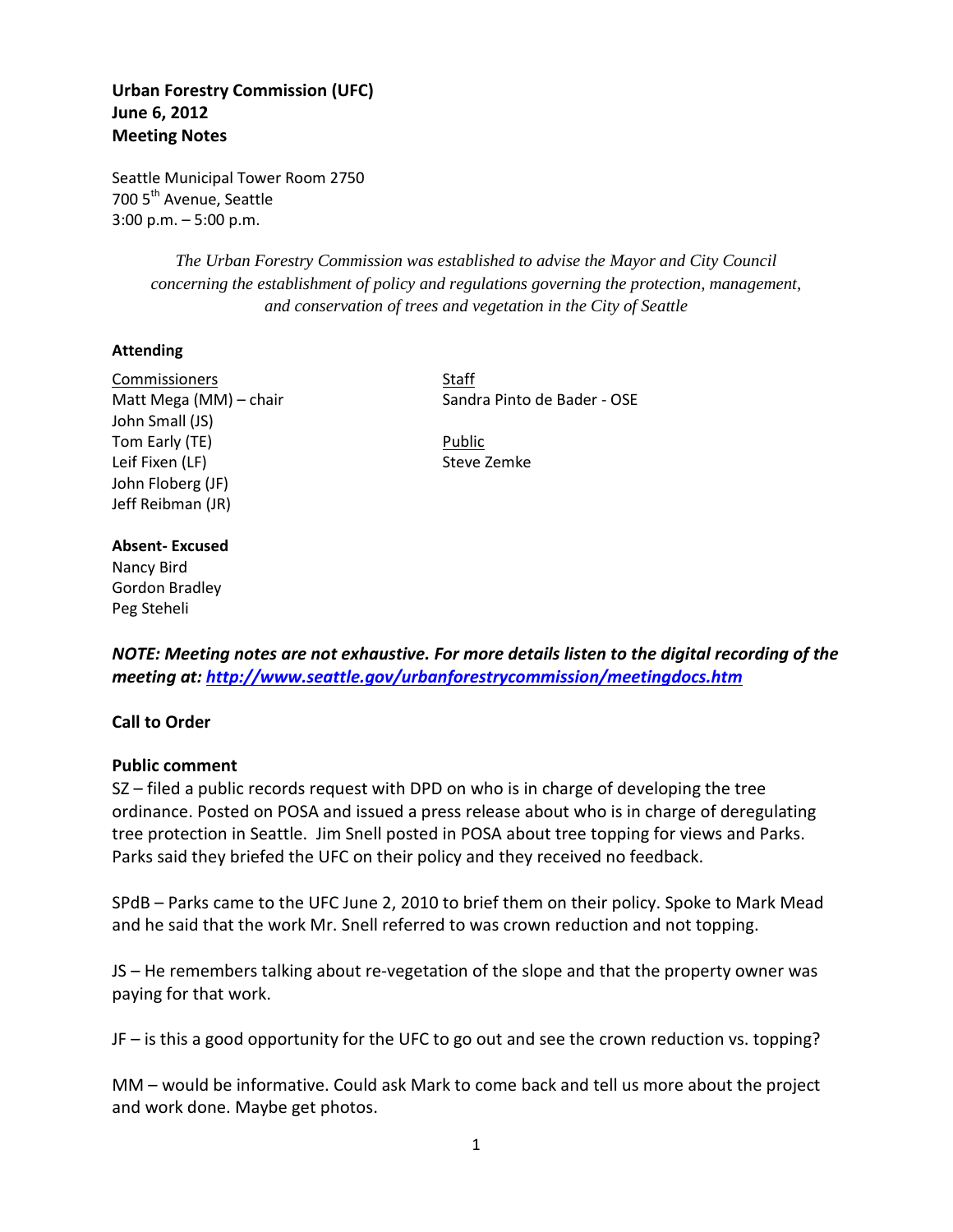TE – It would be good to discuss whether or not it would be good for the City to have a citywide policy on views. It's not good policy to consider an individual perception of view because it only benefits an individual and not the whole city. Some cities say that they don't regulate views. Then it becomes a private property manner.

MM – the problem in WA State is that we have all these views.

TE – the City has view corridors.

JF – Recommending to the City to write a policy about it?

MM – Could send a letter to Parks saying that it's not okay to prune trees in public property for views.

LF – had this issue in Boston. The policy there was can't touch public trees (all street trees are protected for shade). How can it be done? The urban forest is a public utility. Could be that if someone wants to top or do crown reduction to protect view, they would have to pay a certain amount (tie a dollar value to each sq ft of canopy reduced) and use that money to plant elsewhere.

JF – would this be a permit system?

LF – homeowner would pay a certified arborist to do the work. Protect property values but also support canopy cover goals (potential solution).

JF – there will be pushback if the City did something like that.

MM – we'll need to talk about this some more.

JS – Mark is working on public property, Mr. Snell has a different view of the issue. What we should consider for the tree protection ordinance is whether or not to include view sheds vs. non-view sheds. We'll get fight back from people with views. Are there other methods we could use to end up with a better tree protection? Pick your battles.

JF – we might lose in the long-term if we go too strong.

JS – recognize that there are multiple values in the urban landscape.

LF – might be a slippery slope for business owners wanting to protect the view of their business signs (view of their property).

JS- it's certainly an issue for SDOT. My comments were more for residential areas.

MM – Leif, could you draft something to this effect? Only for public trees.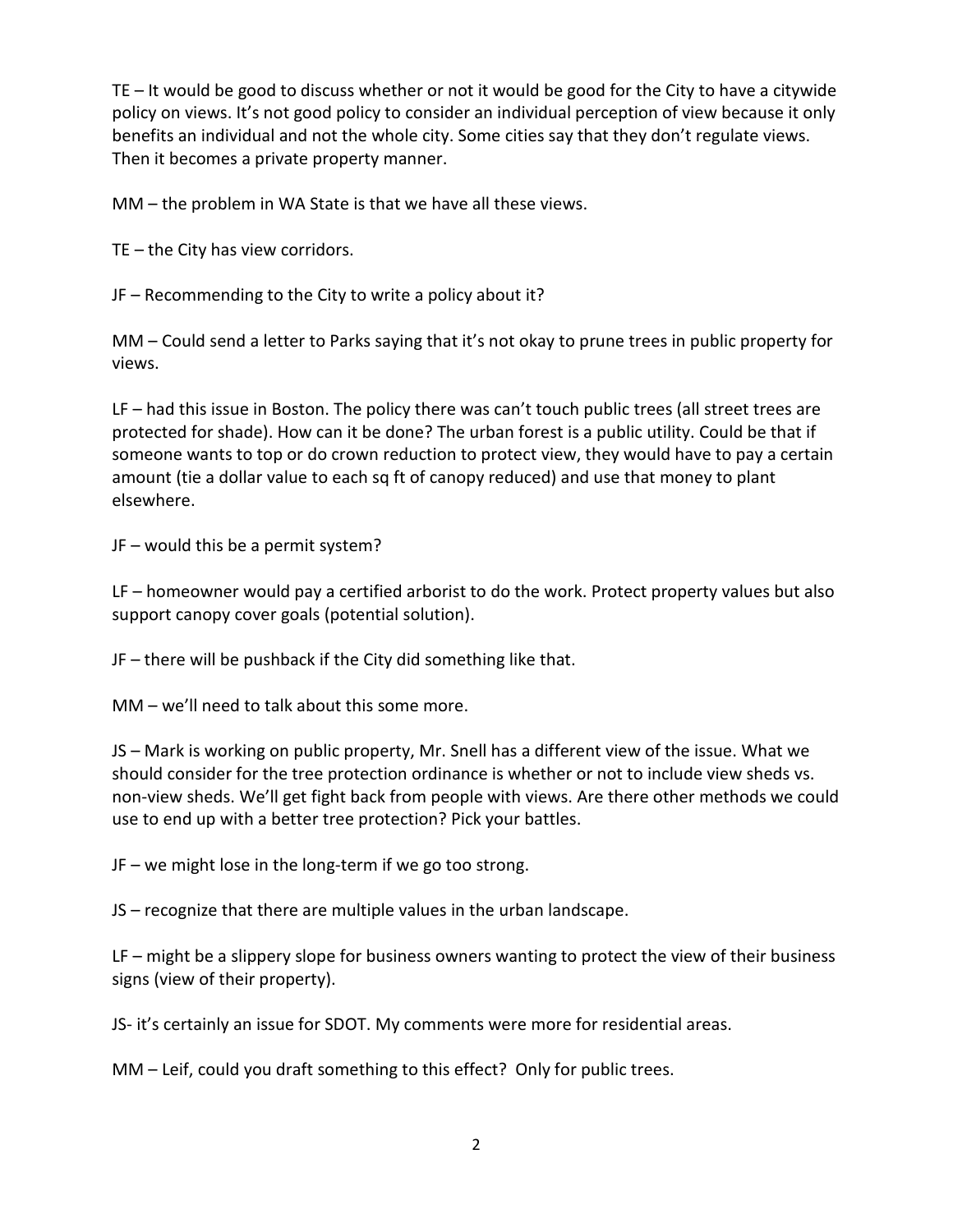## **Approval of May 2 and May 9 meeting notes**

**ACTION**: **A motion was made to approve the May 2 meeting notes as written. The motion was seconded and carried.** 

**ACTION**: **A motion was made to approve the May 9 meeting notes as written. The motion was seconded and carried.** 

## **Ecosystems Metrics Position Paper – continues and possible vote**

MM – Sandra changed the paper based on the comments from last meeting.

JS – spent a little time working on this.

Copied from the work plan the purpose of this paper is to measure the effectiveness of a tree protection ordinance and see if it's working over time. There is some research from UW on effectiveness of growth management act. He will talk to one of the researchers. The paper as is doesn't get to corridor and connectivity metrics that are covered in other ordinances that are layered. A suggestion would be to look at several regulations that protect ecosystems function and focus that much more broadly than the tree protection ordinance. Do we want to get that far afield from the original work plan?

MM – the paper could have an intro piece that talks about ecosystems functions in general and then talk about measuring effectiveness of several ordinances.

JF – are we trying to come up with something that will be measured over time? Who would implement it?

LF – maybe incorporate into UFMP. Every 5 years do a canopy cover assessment and then every 10 years do something like i-tree.

MM – the paper is getting too big. Try to connect it with UFMP. Don't lose track of the bigger piece.

JF – if that smaller subset is identified and it costs \$X, who would pay for that?

SPdB – Talked about taking on organizing all tree related ordinances, rules, etc next year and link it to this paper.

MM – We are already starting to plan for the annual UFC/IDT meeting. Please send Sandra emails with agenda topics for the UFC/IDT annual meeting.

TE – will we include i-tree as a metric?

MM – We will need to ask Forterra about itree costs when they brief us on 7/18.

JS – knows of at least three funding sources for this effort in the future.

LF – don't need to specifically talk about i-tree but the tracking of metrics.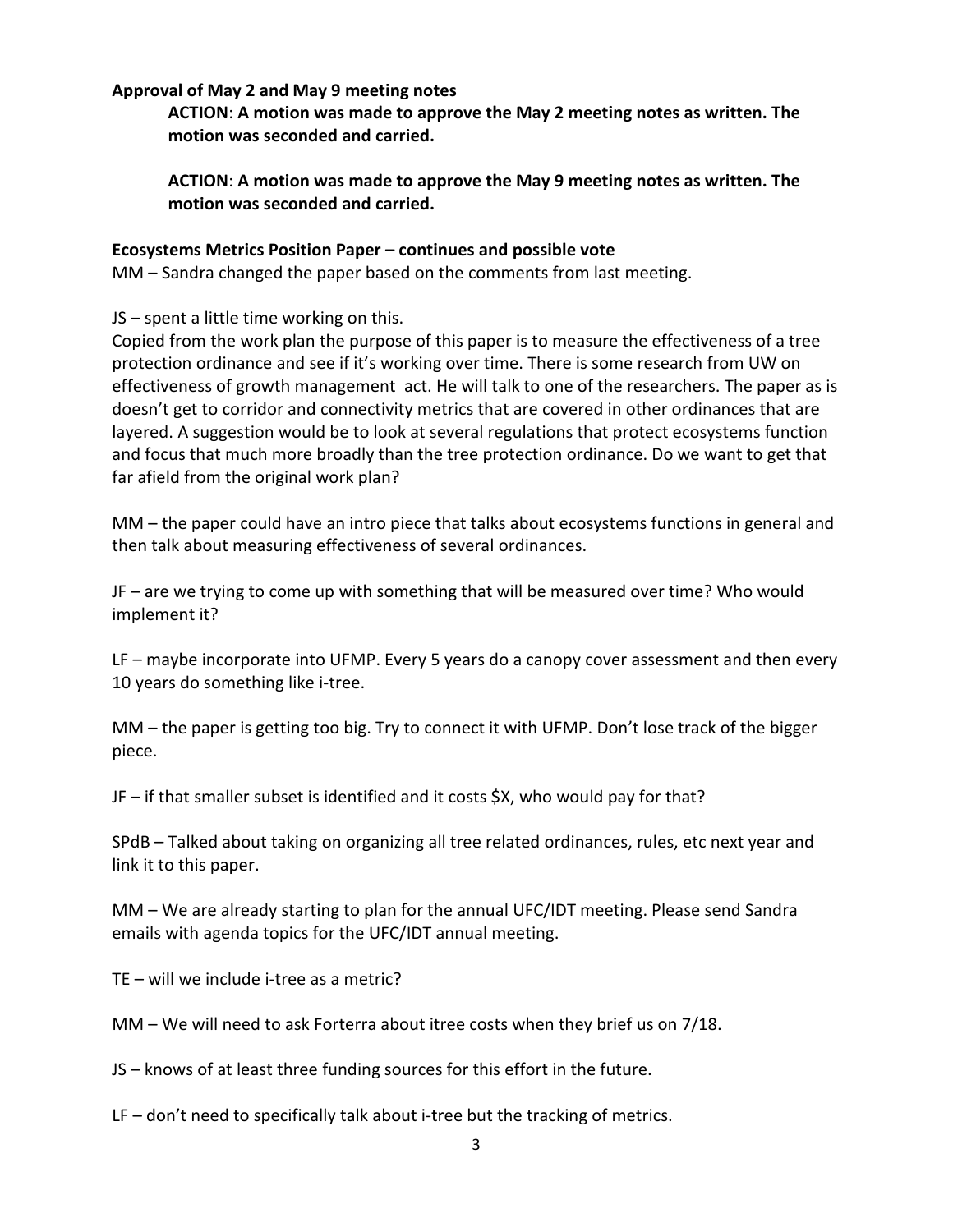## **Urban Forest holistic approach matrix - continues**

JR – what does it mean to take a holistic approach? Conlin's letter was a political letter. Look at what tools can be effective. Dividing the process or set of tools very broadly, into things that happened within the City, City-owned land, parks, right-of-way, etc. and then everything else, such as what people do in private property. Then you can make two sets of recommendations for a holistic approach, coordination, IDT, and UFMP. On the public side is about programs, incentives, and education. It's clear we are not going to regulate at this point. The holistic approach is going to be one that basically fosters the result we want on the public side, on the private side do that plus the efficient use of public resources. How would we make recommendations to council to further the goal on each side? Or is it going back to square one?

TE – if it's holistic approach then it wouldn't be divided.

JR – agree but those realms are totally different.

JF – trying to get back to what we are doing…

JR – the project review component is a bit outside of our mandate, unless the project is something that requires council action. People are looking for UFC fingerprints to support a project.

TE – design committees have more power over changing proposals. We don't have a whole lot of teeth.

JR – design review is a point of strong leverage. It's more of a negotiation and an opportunity.

TE – to include more of an urban forestry prism we need to include the urban forest in the design guidelines

JR – shared design guidelines for a project he is participating. 25 guidelines spread over 21 pages. Once of them is landscaping –enhance the building or the site. It doesn't mention trees. That's the only thing in the package that refers to landscape.

JF – there is no way to violate that guideline of landscape because there is nothing in there.

JR – re-vamping design guidelines would make a big difference.

MM – is it feasible? To call out eco-system function as an element of design?

JR – yes, in the context of the UFMP.

 $MM - it's a long process.$ 

JR – would give opportunity to tree advocates to participate and be heard.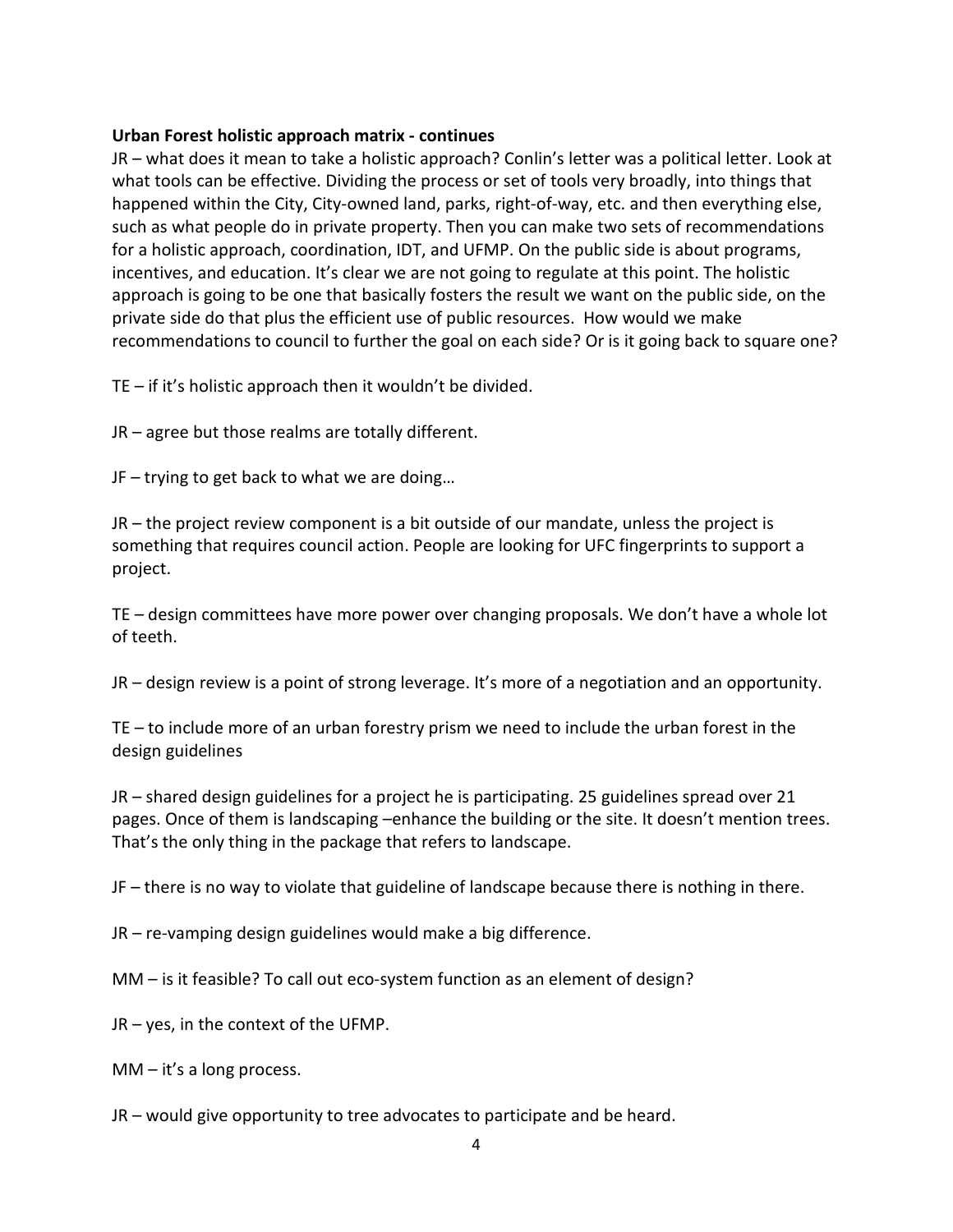LF – this fits our role.

JR – in a large sense these guidelines are an arm of the Mayor.

MM – it's probably the usual prospects involved but there is the opportunity to provide opportunity for more broad participation.

LF – this is a first step towards a more robust legislation.

MM – design guidelines are more on the incentive side of things.

JR – they provide guidance when there are departures from code. To get those departures granted is through design review.

MM – UFMP gives us the foundation to get involved in design guidelines. Not all trees are created equal. How do we strengthen that?

JR – there are opportunities to address those kinds of priorities. A neighborhood that has a lot of low-rise zones could advocate for tree clustering.

MM – how much flexibility do design guidelines give you to depart from code?

JR – on an urban infill project there will be several departures from code. The whole point of the guidelines is to provide an avenue so one can be responsive to context in a way that the process doesn't favor someone. Can't depart on height, floor area ratios… need to work with your project planner.

MM – there is where we might have to be stronger. To respond to context… if someone would need to cut many trees and that's the context, how can we influence that?

JR - Exceptional tree ordinance already covers this. Height would be very attractive. The code says that height is not subject to departure. There are other incentives. Incentive zoning can help you capture height. Guidelines are written for neighborhoods and sub-neighborhoods and sometimes city-wide for certain projects. Guidelines last for five years.

MM – will meet with Nancy and talk about the holistic approach matrix.

JS – to summarize where I think we are. The design guidelines are a great way to affect projects at design stage. Tree ordinance would affect projects during development. Look at major activities that are within our mission to advise City Council and Mayor. When do we sit down with SCL on how they are spending funds? I feel I get hit with a lot of after the fact pictures of stomps from departments ongoing work. The chance for the UFC to weigh in was a long time before the tree was cut down.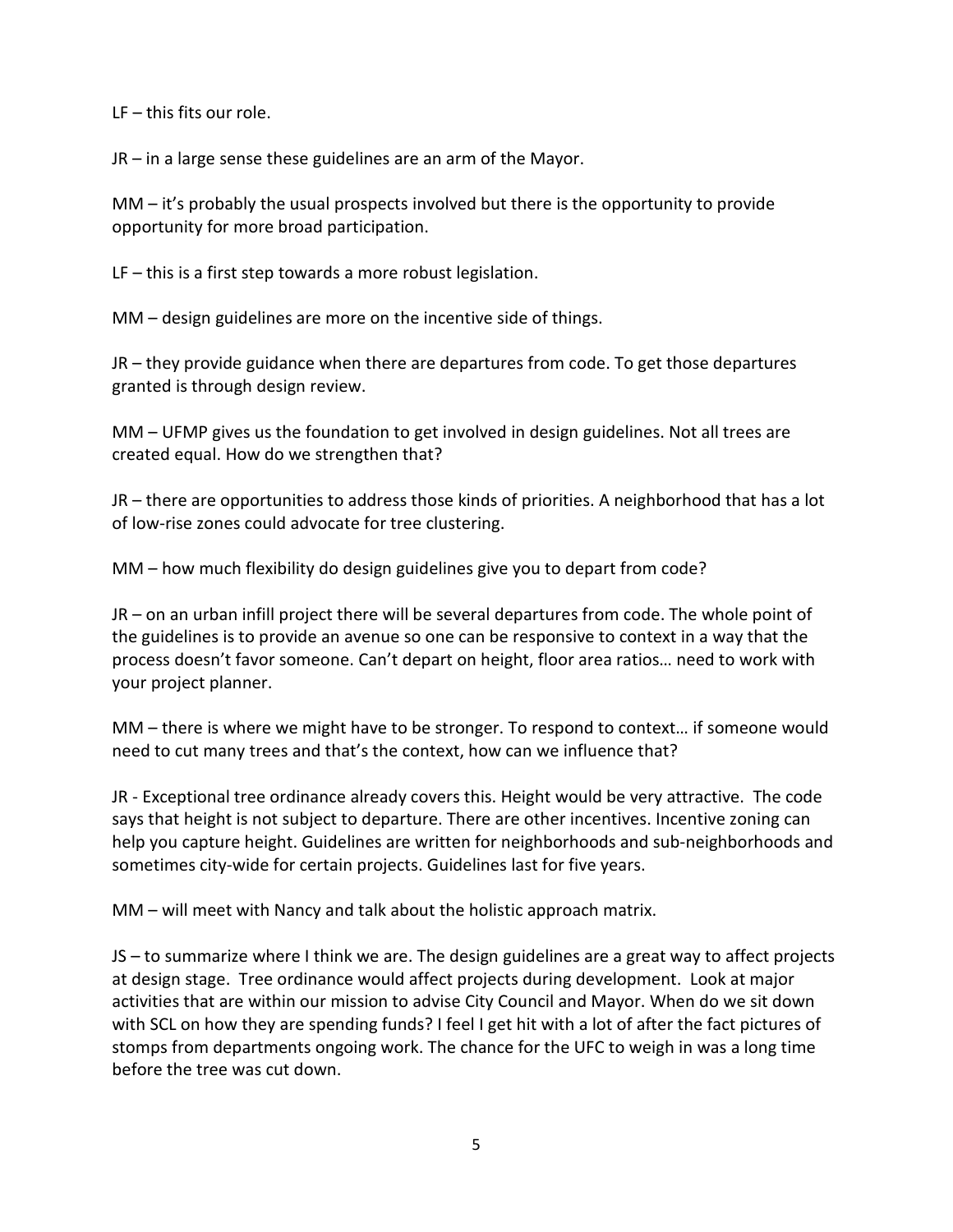Have opportunity to alert Council and Mayor and say we think something is a mistake or not. Then we are not reacting to one person's opinion on what happened. That's a bit of what this matrix is supposed to accomplish.

TE – we are really about trying to affect policy. It would be interested in looking at projects and see how policy is being applied. Not so much to give them feedback.

MM – is this an IDT agenda item?

TE- this is a back channel for policies that are not as effective as they could be. For example, one of the developers took out additional trees because they bumped into utilities that were not correctly located at the beginning of the design process. There is no policy to apply in this case… interested in looking at how policies are being carried out.

JR, and JS - agreed

JS – look at SCL's work plan and funding for tree pruning.

JR – when you get to SCL, I don't know a lot about them to know how to work on the policy side.

JS – there are clear guidelines on how SCL spends rate payer money. If they spent more money on outreach and talking to homeowners and be able to remove trees that are in the wrong place and replace that with the right tree in the right place that could be good.

MM – agree. My concern is getting away from the tree ordinance that will be presented to us next month. We need to have a conversation with Peg and Nancy and understand how the two pieces (project review and holistic view) are related.

JR – for all mayor public projects they don't go through a design review process but they go through the Seattle Design Commission. Don't know what criteria they use.

Te – would be interesting to see SCL's vegetation management plan.

MM – overview on how they spend their budget and talk about a vegetation management plan.

JS – good place to start is looking at metrics and adapt to measure efficacy of tree ordinance and effectiveness of various departments' actions.

JR – probably to be evaluated on a site by site basis.

JS – don't know how much influence CC and Mayor have over schools.

LF – in Boston school district was independent.

TE – they still need to get a permit to do work.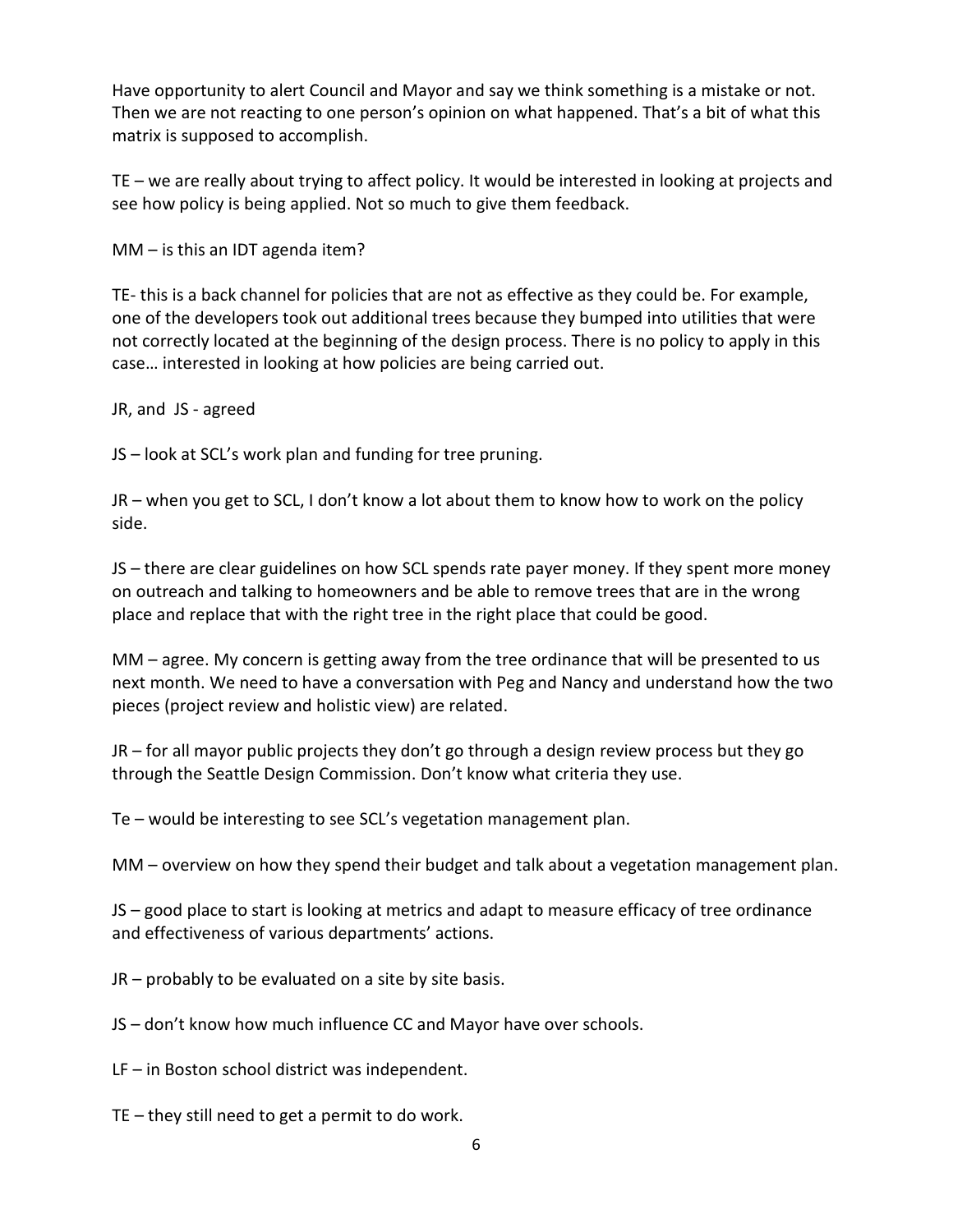JS – good time to talk to Seattle Public Schools now that they are doing a lot of planning work.

MM – would be interesting to talk to them. LOOK INTO INVITING THEM TO COME BRIEF THE UFC.

### **New business and announcements**

MM – the next several agendas are full with UFMP and DPD ordinance. We might need to do some heavy lifting in smaller groups. Very concerned about the DPD ordinance.

JS – might want to look at finding ways to work in the evening by geographic area. Maybe hook up outside the work day and do some work that way.

MM - what some of the topics might be and create sub-groups and create consistency with attendance.

JS – Four people per sub-committee.

## **Adjourn**

#### **Community comment:**

**From:** Jim & Diane [mailto:jdsnell1@comcast.net] **Sent:** Thursday, May 24, 2012 2:30 PM **To:** Pinto\_de\_Bader, Sandra **Subject:** My Battle With Parks

I am forwarding this combination of emails to you because I think the facts of my complaint, as well as the feelings of Steve Zemke of Save the Trees-Seattle may be of value to the UFC in their negotiations with the Parks Department in future. Jim Snell

#### Reply to POSA letter:

I fully agree that the UFC should be given more powers of supervision and encouraged and supported in a move to take a role in the development of a truly tree-protective city policy. My experience with Parks recently has been quite troubling and I feel the only solution to straightening out the Parks leadership's interpretation of their tree-trimming policy is a restructuring of the city's line of tree policy authority to put the UFC in a supervisory role over Parks.

Parks was about to approve a cutting of trees in the Leschi Natural Area for a neighbor's view for the second time in 2010 when I protested to the Mayor and as a result (announced the next day, at least) a moratorium was placed on trimming of Parks trees until the UFC and the Parks Board had a chance to review the trimming policy. At least that is what Mark Mead stated in a memo. Last year I heard chain saws above my house and found Mead had approved the planned cutting and removal of vegetation over 1600 square feet on this environmentally sensitive and slide-prone slope (see map B-28 in DPD's Landslide Study online). He says that no recommendations were made regarding their tree trimming policy so they went ahead. This despite two presentations by me to the Parks Board protesting the establishment of such a precedent which involved the maintenance of a view corridor through Park property that was originally created by the poisoning of a large Big-Leaf Maple.

Young trees were topped, though that was not in the proposal. Mead says in his public pronouncements that he opposes such topping. However he also publicly said at a Leschi Community Council meeting that he has sympathy for homeowners who buy property with views and then find Park's trees growing into their view. There was no way to preserve this neighbor's view without the topping that took place. My requests to the Superintendent and Mead for information regarding the details of this project and any follow-up review of its implementation were first ignored and then, when a public records request was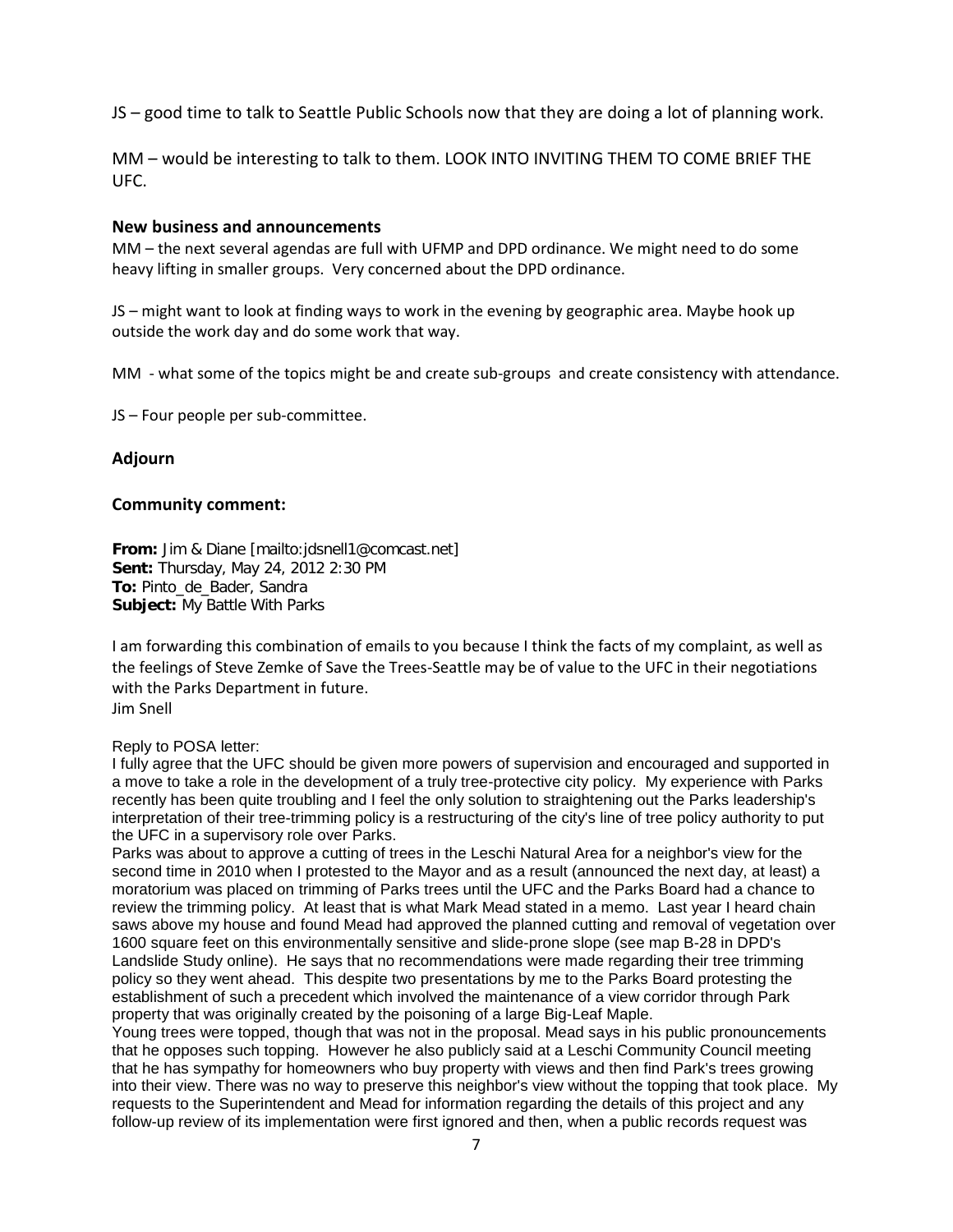filed, responded to with a reply that the file only contained what they had previously sent me, i.e., just the proposed plan from the neighbor and the boiler-plate recitation of the Parks requirements in order to get approval for such a project.

Their treatment of me, I believe, indicates I have the honor of having been promoted to a "crank" or "enemies" list, which I don't mind. But it does bother me that Parks seems to feel it can violate City ordinances and their own policy with impunity and ignore any issues raised regarding their performance. The only way Parks trees can be properly topped is under an exception to the policy approved by the Senior Urban Forester (Mead). It does seem that such a decision would be well-documented in their records. One would also expect some record of correspondence regarding negotiation of such an extensive project and a review of its proper completion.

The last chapter in this saga is the apparent movement of the house of the neighbor in question. Extensive work has taken place, installing stabilizing deep pilings. If this house moves down the hill or if there is extensive earth movement (as occurred last year on Lake Dell, just up the street) it will threaten my house and that of another neighbor. Three of us opposed the cutting proposal as did the Leschi Community Council's Greenspace Committee. Parks policy seems to require neighborhood approval. I don't think this was secured. I brought up the sorry situation to the Mayor at a recent meeting, but he didn't indicate he intended to pursue the matter. He hadn't answered an email sent some time ago regarding this or a phone follow-up to his office, so I don't expect anything from that quarter. Sally Bagshaw similarly only related praise for Mead when I told her of the cutting.

I think that the only solution is a letter-writing campaign in support of a new tougher policy administered by an empowered Urban Forestry Commission, removed in some way from the Mayor's real-estatecentric control. It would hit the Mayor at an appropriate moment. See today's Seattle Times front page. Jim Snell (206)726-0923

### **From:** [SeattlePOSA@yahoogroups.com](mailto:SeattlePOSA@yahoogroups.com) [\[mailto:SeattlePOSA@yahoogroups.com\]](mailto:SeattlePOSA@yahoogroups.com) **On Behalf Of**  stevezemke

**Sent:** Wednesday, May 23, 2012 5:35 PM

**To:** [SeattlePOSA@yahoogroups.com](mailto:SeattlePOSA@yahoogroups.com)

**Subject:** RE: [SeattlePOSA] Mayor McGinn's Developer Friends Pulling Strings on Tree Ordinance Comments of Steve Zemke – Chair Save the Trees-Seattle before Seattle City Council's Planning, Land Use and Sustainability Committee May 23, 2012

My name is Steve Zemke. I am the Chair of Save the Trees – Seattle a city wide advocacy group working for strong protection and sustainability of Seattle's urban forest.

We support the appointment of Leif Fixen to the Urban Forestry Commission's arborist position. It is important that this position be filled and Mr Fixen is a well qualified applicant.

I do however feel the need to comment on his and other Urban Forestry Commission members and the public's limited ability to be effective in helping to craft a new urban forestry and tree ordinance. A DPD representative who is the point person to the Urban Forestry Commission has informed DPD earlier this month that DPD has drafted a new proposed tree ordinance. This was news to the Urban Forestry Commission as none of them appeared to have been involved in reviewing or writing this new proposed ordinance even though there are many experts on the Urban Forestry Commission.

Who drafted the proposed ordinance which we are told will be released in July? The article in today's Seattle Times entitled ["Developer interests guide mayor Mayor's growth proposals"](http://seattletimes.nwsource.com/html/localnews/2018264119_citygrowth23m.html) seems to answer the question – Mayor McGinn's shadow government which is operating out of the public eye No one in the urban forestry and tree protection community was involved to my knowledge.

This secretive cabal of special interest adviser's to McGinn is operating outside the public eye and without public scrutiny. DPD's Diane Sugimura is involved and that explains how last year's flawed tree protection proposal supposedly written by DPD that would have removed protection for most trees in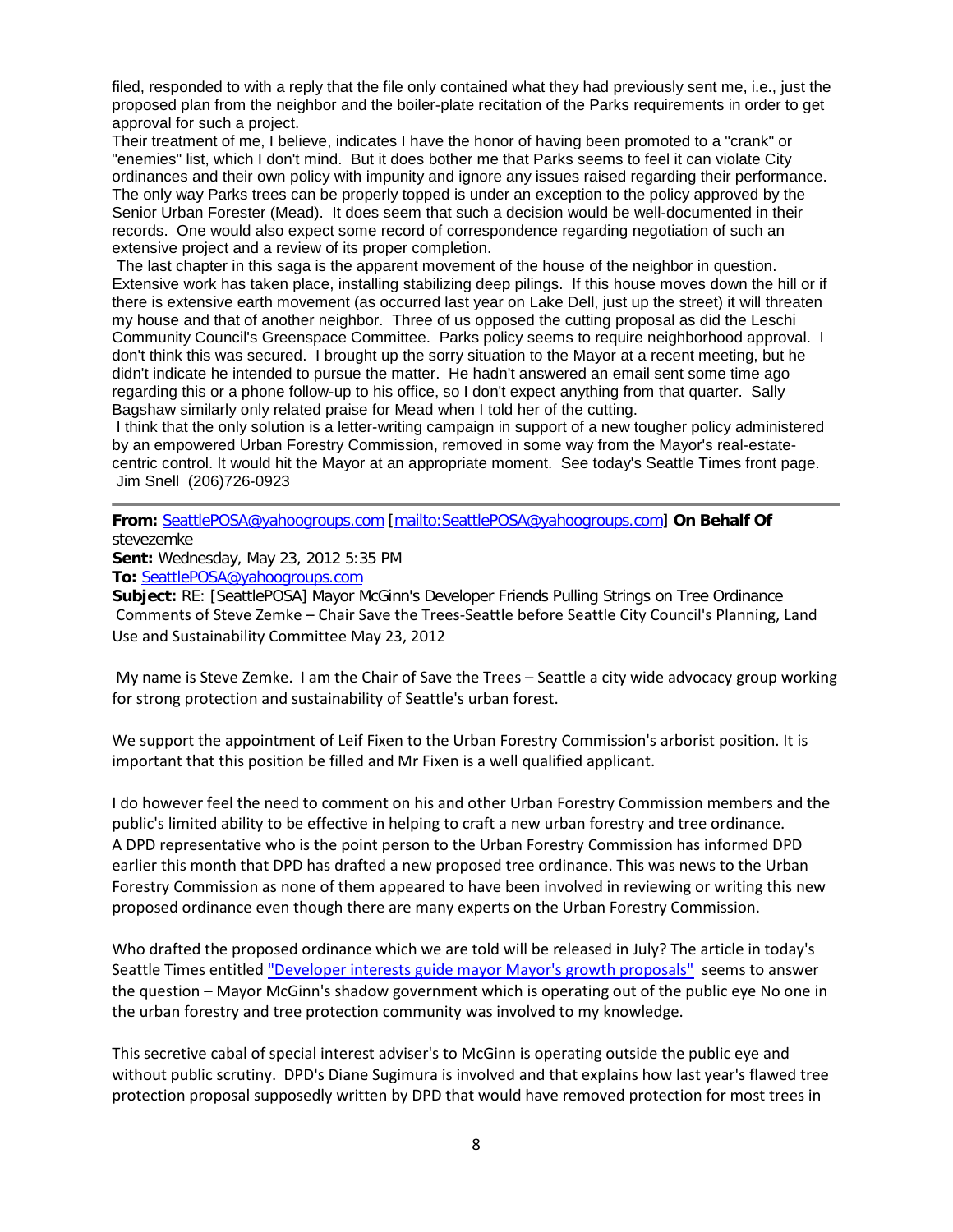Seattle and that opposed a tree permit system to remove trees came to be the exact opposite of what the Seattle City Council requested.

The Seattle Urban Forestry Commission and tree advocates strongly objected to last year's proposed ordinance and the flawed public review process that DPD held. When asked, DPD's representative on several occasions publicly stated that they did not have to tell the public where and when public meetings were being held where people could give input. They would not post on the city's website the places and times publicly paid city workers were discussing the proposed ordinance.

Unlike Shoreline which last year conducted a public process to receive citizen input on their proposed tree ordinance and posted citizen comment on the website, DPD only "summarized" input and did not release or post what citizens and others actually submitted. They did not as far as I could tell record most public comments at meetings I attended or have a form for people to respond to or take notes of most comments. In other words I did not really see a public record being kept of public input.

This process is in danger of being repeated again. This is the wrong way to draft legislation. Seattle should look to Portland as an example where a public process involved public meetings conducted jointly by their Urban Forestry Commission and their Planning Commission. Legislation crafted by special interests behind closed doors has no place in Seattle and needs to be rejected. It's up to the City Council to step in to change this flawed process. DPD and their developer interests have a conflict of interest in drafting a tree protection ordinance and should not be in charge of doing so.

**From:** Kyle Stetler [mailto:kmstetler@gmail.com] **Sent:** Wednesday, May 30, 2012 3:23 PM **To:** Pinto\_de\_Bader, Sandra **Subject:** Re: UFC - new documents posted to the UFC website

Thanks a bunch Sandra.

On Wed, May 30, 2012 at 3:22 PM, Pinto\_de\_Bader, Sandra [<Sandra.Pinto\\_de\\_Bader@seattle.gov>](mailto:Sandra.Pinto_de_Bader@seattle.gov) wrote: Thank you, Kyle. I will send it to the Urban Forestry Commission and also to the community list I have.

Thank you,

**Sandra Pinto de Bader** | Environmental Sustainability Coordinator | Seattle Office of Sustainability and Environment | [\(206\) 684-3194](tel:%28206%29%20684-3194)

**From:** Kyle Stetler [mailto[:kmstetler@gmail.com\]](mailto:kmstetler@gmail.com) **Sent:** Wednesday, May 30, 2012 3:19 PM **To:** Pinto\_de\_Bader, Sandra **Subject:** Re: UFC - new documents posted to the UFC website

Sandra,

I think I envisioned the journal article going out to the community. It is on the relationship between crime and urban canopy cover and it seemed relevant to a section of the Ecosystem Metric draft. More informative than anything. Thanks

Kyle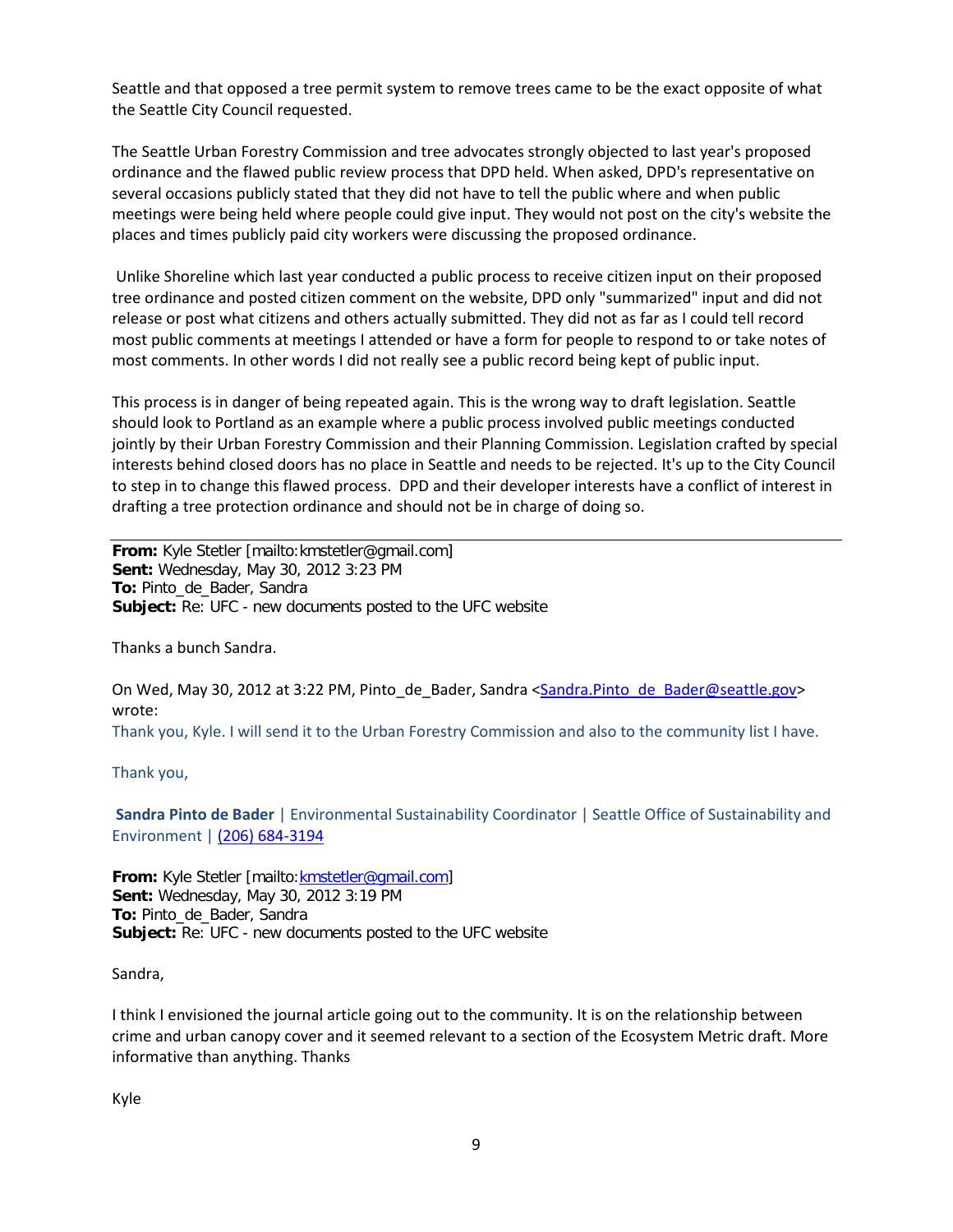On Wed, May 30, 2012 at 3:16 PM, Pinto\_de\_Bader, Sandra [<Sandra.Pinto\\_de\\_Bader@seattle.gov>](mailto:Sandra.Pinto_de_Bader@seattle.gov) wrote: Hi Kyle,

Are you wanting to send your feedback to the Commission or to the community? If you want to provide input to the Commission, then you can send it to me. I will send it to the Urban Forestry Commissioner working on it and it will also be included in the UFC notes as public comment. If you want to send it out to the community at large, please let me know, send me your input and I will send it out to the listserv.

Thank you,

**Sandra Pinto de Bader** | Environmental Sustainability Coordinator | Seattle Office of Sustainability and Environment | [\(206\) 684-3194](tel:%28206%29%20684-3194)

**From:** Kyle Stetler [mailto: kmstetler@gmail.com] **Sent:** Wednesday, May 30, 2012 1:19 PM **To:** Pinto\_de\_Bader, Sandra **Subject:** Re: UFC - new documents posted to the UFC website

Sandra,

What is the policy for responding too or adding input via a journal article related the Ecosystems Metric Paper? Can we just send the paper out to the listserv or should we send it to you and then you send it out? Thanks

Kyle

(Link to document shared by Kyle: [http://www.nrs.fs.fed.us/pubs/jrnl/2012/nrs\\_2012\\_troy\\_001.pdf](http://www.nrs.fs.fed.us/pubs/jrnl/2012/nrs_2012_troy_001.pdf) )

**From:** Steve Zemke [mailto:stevezemke@msn.com] **Sent:** Wednesday, May 30, 2012 4:36 PM **To:** Pinto\_de\_Bader, Sandra **Subject:** Press Release - Save the Trees-Seattle asks Mayor and DPD to make public records available

Hi Sandra,

Please forward to members of the Urban Forestry Commission. Thanks.

Steve Zemke

for immediate release for more information: contact Steve Zemke - Chair - Save the Trees-Seattle [stevezemke@msn.com](mailto:stevezemke@msn.com) 206-366-0811 (home) 206-999-6095 (cell)

# Press Release: Who is behind the effort to deregulate tree protection in the city of Seattle?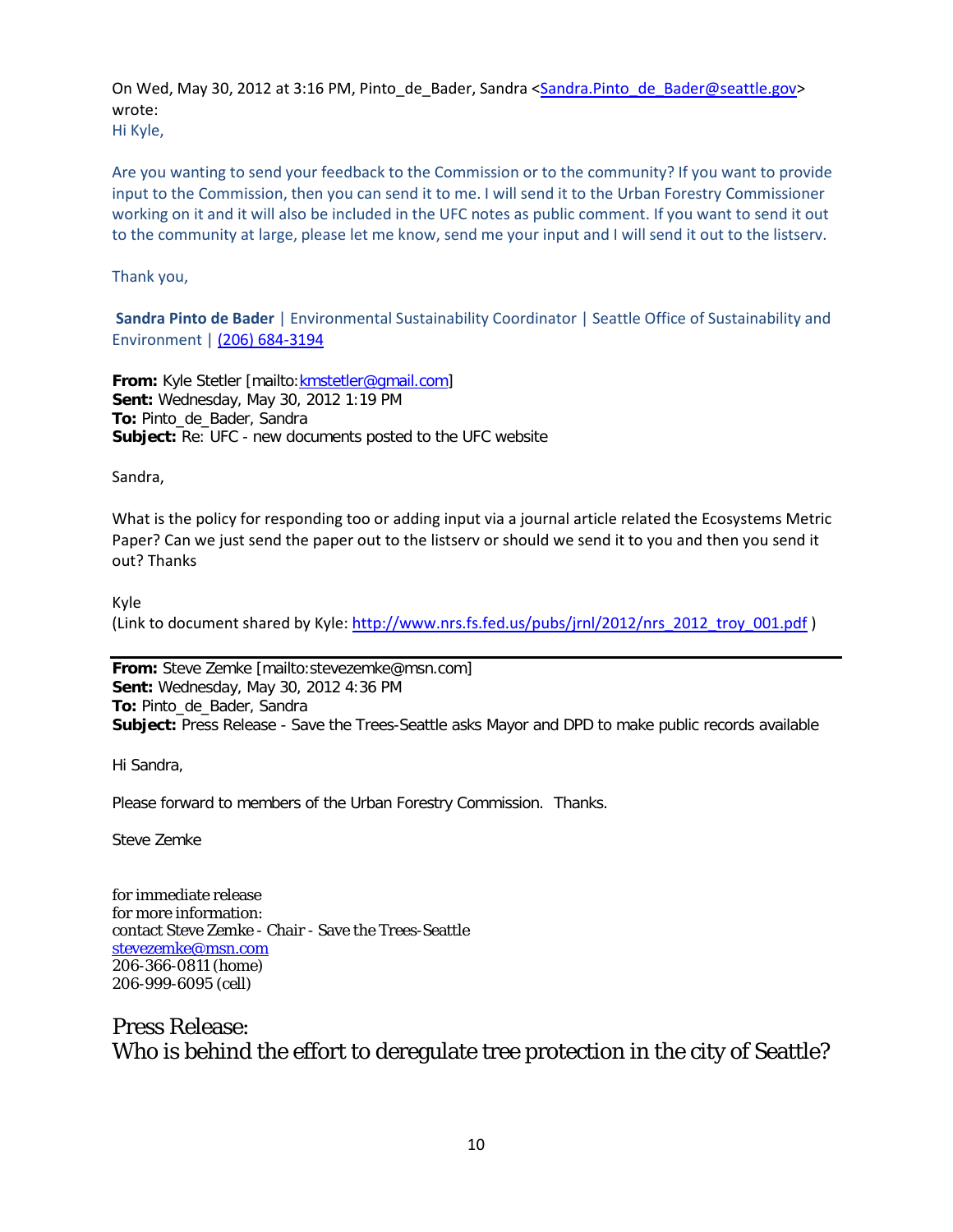#### **Save the Trees - Seattle has filed a public records request for Mayor McGinn and DPD to disclose who is involved in drafting legislation to significantly reduce protection for trees in Seattle**

Save the Trees-Seattle has filed public records requests with the Seattle Department of Planning and Development (DPD) and with the Office of the Mayor regarding their roles in implementing and carrying out the directives in [Seattle City Council Resolution 31138](http://clerk.seattle.gov/~scripts/nph-brs.exe?s1=&s3=&s2=&s4=tree+protection&Sect4=AND&l=20&Sect2=THESON&Sect3=PLURON&Sect5=RESNY&Sect6=HITOFF&d=RESF&p=1&u=/~public/resny.htm&r=8&f=G) and to find out who else is involved. [Resolution 31138](http://clerk.seattle.gov/~scripts/nph-brs.exe?s1=&s3=&s2=&s4=tree+protection&Sect4=AND&l=20&Sect2=THESON&Sect3=PLURON&Sect5=RESNY&Sect6=HITOFF&d=RESF&p=1&u=/~public/resny.htm&r=8&f=G) passed August 3 2009 and requested "*that the Department of Planning and Development (DPD) submit legislation by May 2010 to establish a comprehensive set of regulations and incentives to limit the removal of trees and promote the retention and addition of trees within the City of Seattle on both private and public property, including city park land. DPD shall consult with all city departments that own lands that will be affected by these regulations or incentives."* However in response to this resolution DPD submitted a scoping document in 2011 that *mostly ignored the* issues and direction that the Seattle City Council asked to be considered. Instead they proposed dropping all existing regulations to protect significant trees and tree groves in Seattle. saying that all that was needed were incentives and education. This is contrary to the direction most other cities are moving.

The [Seattle Urban Forestry Commission](http://seattle.gov/urbanforestrycommission/docs/Final%20issued%20docs/Recommendations/ADOPTED%20Tree%20Regs%20Response%20followup102010.pdf) and tree advocates strongly objected to last year's scoping document's conclusions and the flawed public review process that DPD held. When asked, DPD's representative on several occasions publicly stated that they did not have to tell the public where and when public meetings were being held where people could give input. They would not post on the city's website the places and times publicly paid city workers were discussing the proposed ordinance. They then tried to claim that they sought public input.

Unlike Shoreline which last year conducted a public process to receive citizen input on their proposed tree ordinance and posted citizen comment on the website, DPD only "summarized" what input they received and did not release or post what citizens and others actually submitted. They did not as far as we could tell record most public comments at meetings we attended or have a form for people to respond to nor did they take notes of most comments. In other words we did not really see a public record being kept of public input.

A DPD representative who is the point person to the Urban Forestry Commission informed the Urban Forestry Commission earlier this month that DPD has now drafted a new proposed tree ordinance. This was news to the Urban Forestry Commission as none of them appeared to have been involved in reviewing or writing this new proposed ordinance even though there are many experts on the Urban Forestry Commission.

Who drafted this proposed ordinance which we are told will be released in July for public comment? The recent article in the Seattle Times entitled ["Developer interests guide mayor Mayor's](http://seattletimes.nwsource.com/html/localnews/2018264119_citygrowth23m.html) growth [proposals"](http://seattletimes.nwsource.com/html/localnews/2018264119_citygrowth23m.html) seems to answer the question – Mayor McGinn's shadow government which is operating out of the public eye. No tree protection advocates in the urban forestry and tree protection community was involved to our knowledge.

This secretive cabal of special interest adviser's to McGinn is operating outside the public eye and without public scrutiny. Yet DPD's Head – Diane Sugimura is involved and that probably explains how last year's flawed tree protection proposal supposedly written by DPD and that represents the developer's position and would have removed protection for most trees in Seattle and that opposed a tree permit system to remove trees, came to be the exact opposite of what the Seattle City Council requested. DPD's proposal pushed for deregulation rather than protection for trees and Seattle's urban forest.

There will always be differences of opinion on proposed legislation but a process that is a sham and shuts out the public, but listens to special interests, has no place in Seattle. It has no credibility. That is why we are seeking information so that the public knows who is driving this effort to deregulate tree protection in Seattle. We believe the City Council needs to remove the drafting of a new tree